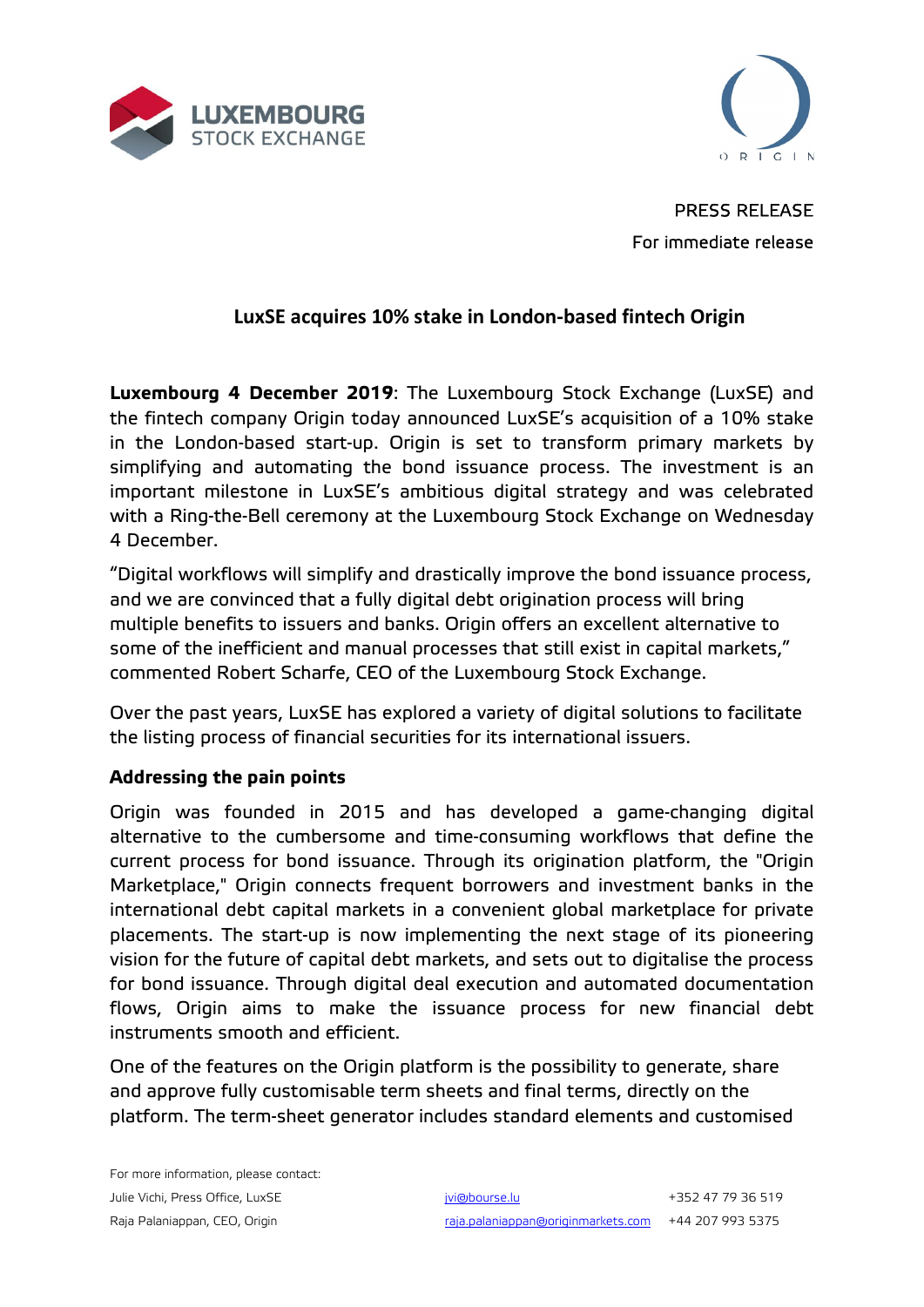



fields for financial data such as currency, coupon and maturity. Once the final terms are agreed upon, the securities can be listed electronically on an exchange via the Origin platform.

"We spent over 12 months designing, developing, and testing our documentation tools with our growing and committed group of dealers and issuers. By putting the tools in the hands of our users, both in front office as well as legal and operations, and rapidly iterating on their feedback, we were able to develop a platform that is perfectly suited to what the market is looking for. We are very grateful to our customers for their continued support," explained Raja Palaniappan, CEO and co-founder of Origin.

### **A mutually beneficial partnership**

LuxSE is the first institutional investor to invest in Origin. The two companies have established a strategic partnership that gives LuxSE strong governance representation in Origin and makes LuxSE the exclusive digital listing partner on the Origin platform. On the other hand, Origin will be able to capitalise on LuxSE's position as a leading listing venue for international debt securities, to expand its user base and grow its market share.

The proceeds from the LuxSE investment will be used to fund the ambitious growth plan of Origin. The company has recently opened offices in Paris and Hong Kong, and aims to double its headcount over the next twelve months. Two years after the launch of the Origin platform, 22 investment banks and 85 issuers currently use the platform. So far this year, debt instruments worth USD 20 billion have been originated on the Origin market place.